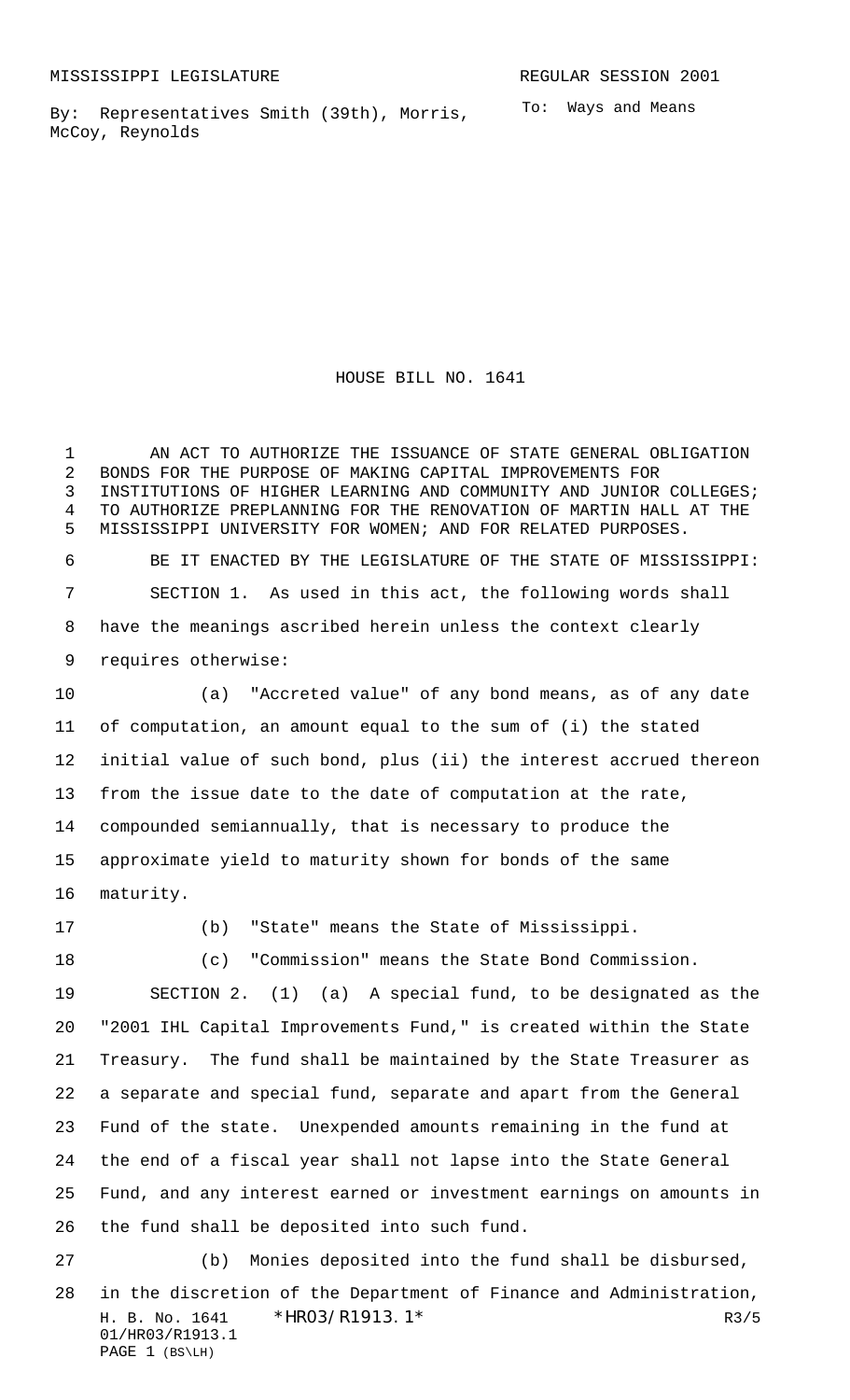H. B. No. 1641 \*HR03/R1913.1\* 01/HR03/R1913.1 PAGE 2 (BS\LH) to pay the costs of capital improvements, renovation and/or repair of existing facilities, furnishings and/or equipping facilities for public facilities for agencies or their successors as hereinafter described: **NAME PROJECT AMOUNT ALLOCATED** 35 Alcorn State University................................\$ 1,500,000.00 Roof repair and waterproofing for campus facilities and maintenance and repair of mechanical systems............\$ 1,000,000.00 Installation of communications and data infrastructure in 42 the Honors Dormitory..........\$ 500,000.00 43 Delta State University................................\$ 5,000,000.00 Phase II of construction of a classroom and administration building......................\$ 5,000,000.00 Jackson State University............................\$20,750,000.00 Completion of construction of transitional student housing..\$ 7,500,000.00 Completion of construction of a school of business building...\$13,000,000.00 Construction, furnishing and equipping of a home for the University President..........\$ 250,000.00 55 Mississippi University for Women......................\$ 1,000,000.00 Demolition, construction, repair and renovation of campus facilities....................\$ 1,000,000.00 59 Mississippi State University..........................\$ 6,500,000.00 Phase III of renovation of the Hand Chemical Teaching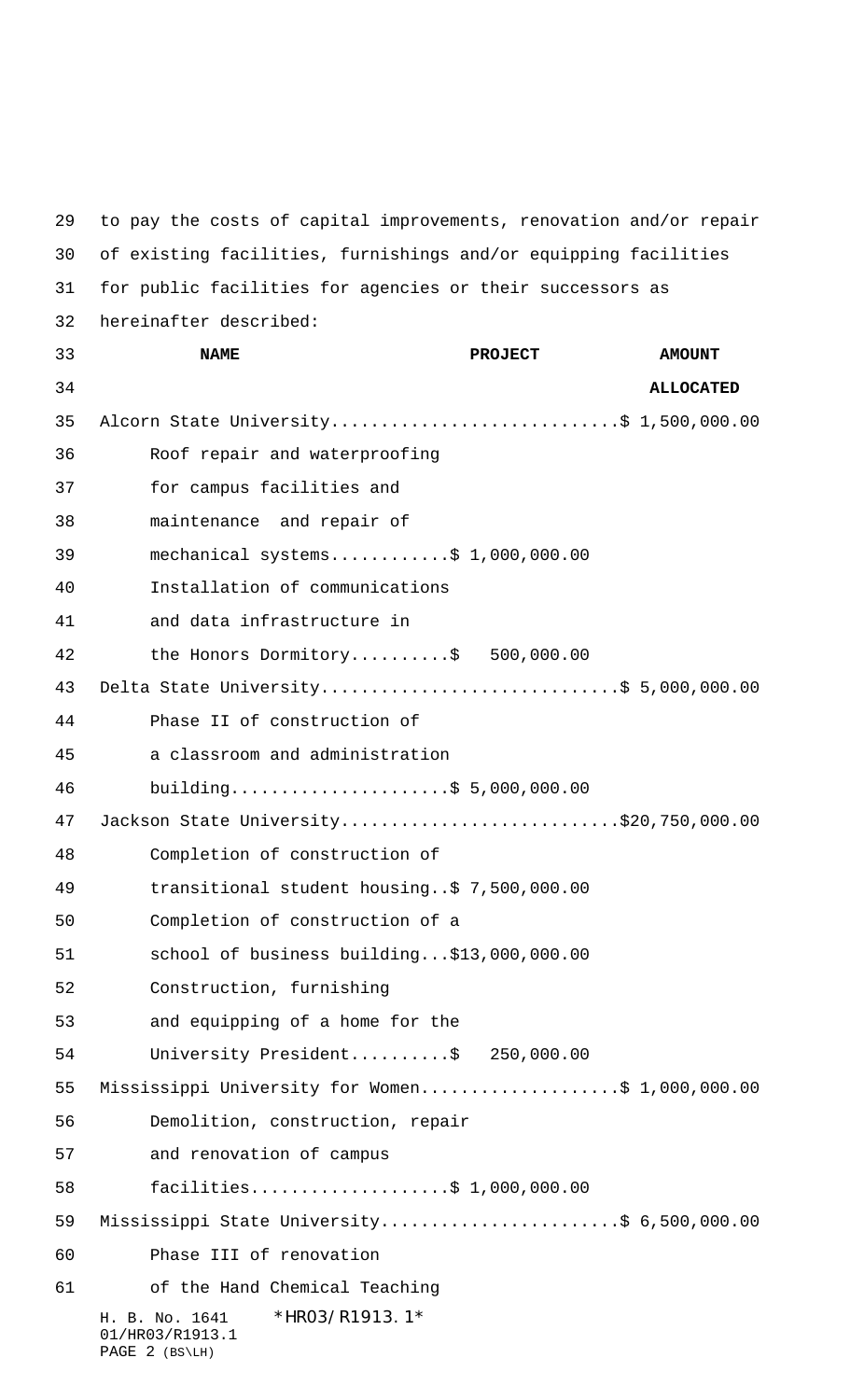H. B. No. 1641 \*HR03/R1913.1\* 01/HR03/R1913.1 PAGE 3 (BS\LH) Laboratory.....................\$ 6,000,000.00 Preplanning of a simulation and design center..............\$ 500,000.00 Mississippi State University/Division of 66 Agriculture, Forestry and 67 Veterinary Medicine...............................\$ 1,450,000.00 Upgrades to heating and cooling systems, repairs and renovations to Bost Extension Center.........................\$ 250,000.00 Repair and renovation of laboratories in Dorman Hall....\$ 950,000.00 Preplanning renovation of Pace Seed Technology Building to accommodate life sciences program........................\$ 250,000.00 Mississippi Valley State University.................\$ 4,700,000.00 Roof repair and waterproofing for campus facilities and maintenance and repair of mechanical systems and renovation of dormitories......\$ 4,700,000.00 University of Mississippi...........................\$ 6,000,000.00 Renovation of Guyton Hall and general repair and renovation of 86 campus facilities...............\$ 6,000,000.00 87 University Medical Center.............................\$ 3,300,000.00 Construction of a new 89 classroom facility..............\$ 3,300,000.00 90 University of Southern Mississippi....................\$ 5,000,000.00 Construction, furnishing and equipping of Center for International and Continuing Education.......\$ 4,000,000.00 Construction, furnishing and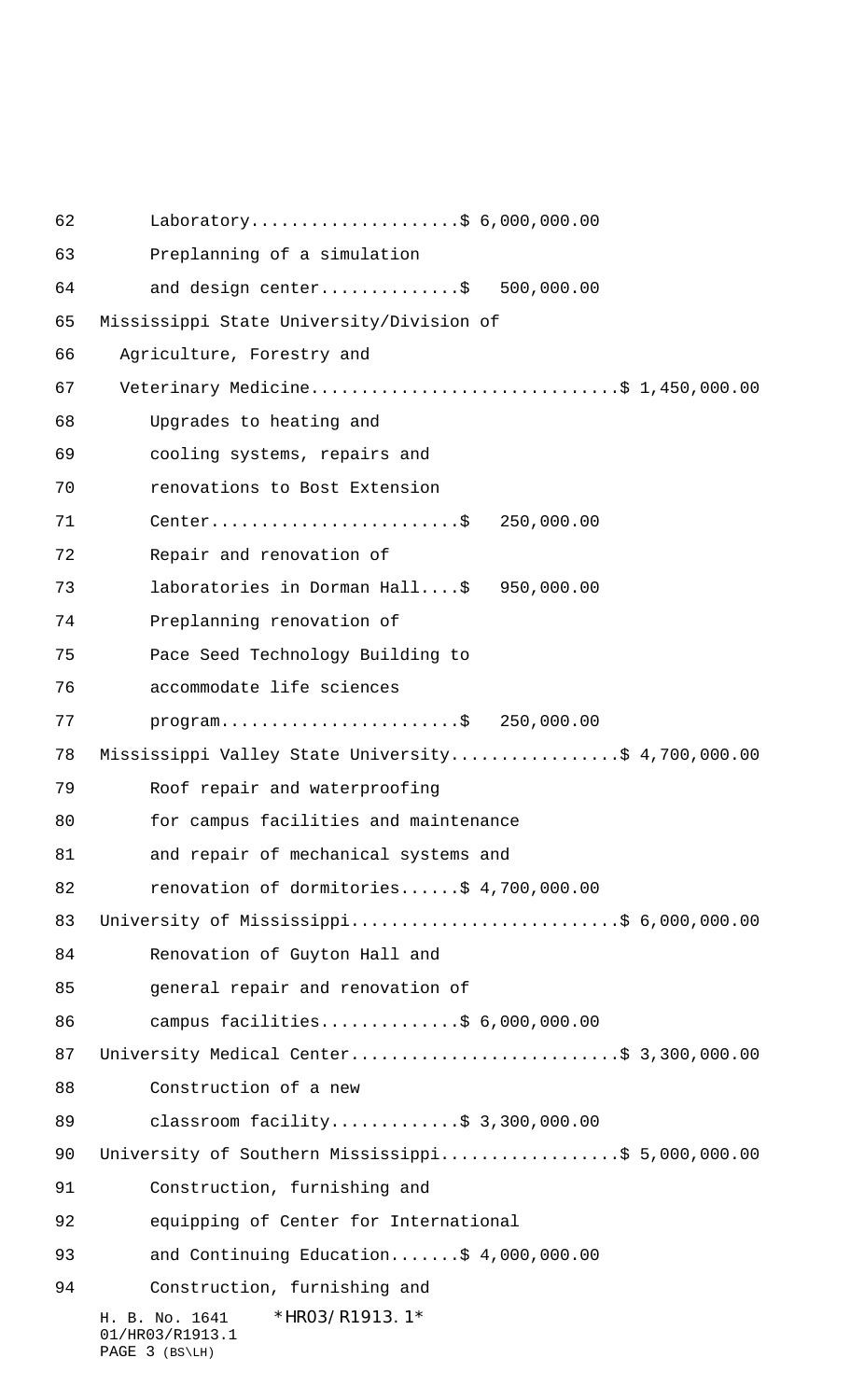H. B. No. 1641 \*HR03/R1913.1\* 01/HR03/R1913.1 PAGE 4 (BS\LH) equipping of an addition to the 3-D Art Building...................\$ 500,000.00 Preplanning of College of Health and Human Sciences Building....\$ 500,000.00 University of Southern Mississippi/ 100 Gulf Park Campus.................................\$ 1,500,000.00 Furnishing and equipping of Advanced Education Center and Library........................\$ 1,500,000.00 University of Southern Mississippi/ 105 Gulf Coast Research Laboratory at Cedar Point....\$ 250,000.00 Construction of infrastructure including roads, utilities and 108 communications..................\$ 250,000.00 University of Southern Mississippi/ 110 Stennis Space Center................................\$ 250,000.00 Renovation of Building 1020 and construction of an addition to 113 Building 1020....................\$ 250,000.00 114 Education and Research Center......................\$ 500,000.00 Repair and renovation of facilities.....................\$ 500,000.00 117 Authority for Educational Television...............\$ 1,700,000.00 Purchasing and installing antennas, towers, tower upgrades, tower sites, transmission lines, transmitters and any equipment useful in establishing or maintaining a digital transmission system to meet federal requirements...\$ 1,700,000.00 **TOTAL**.........................................**\$59,400,000.00** (2) Amounts deposited into such special fund shall be disbursed to pay the costs of projects described in subsection (1)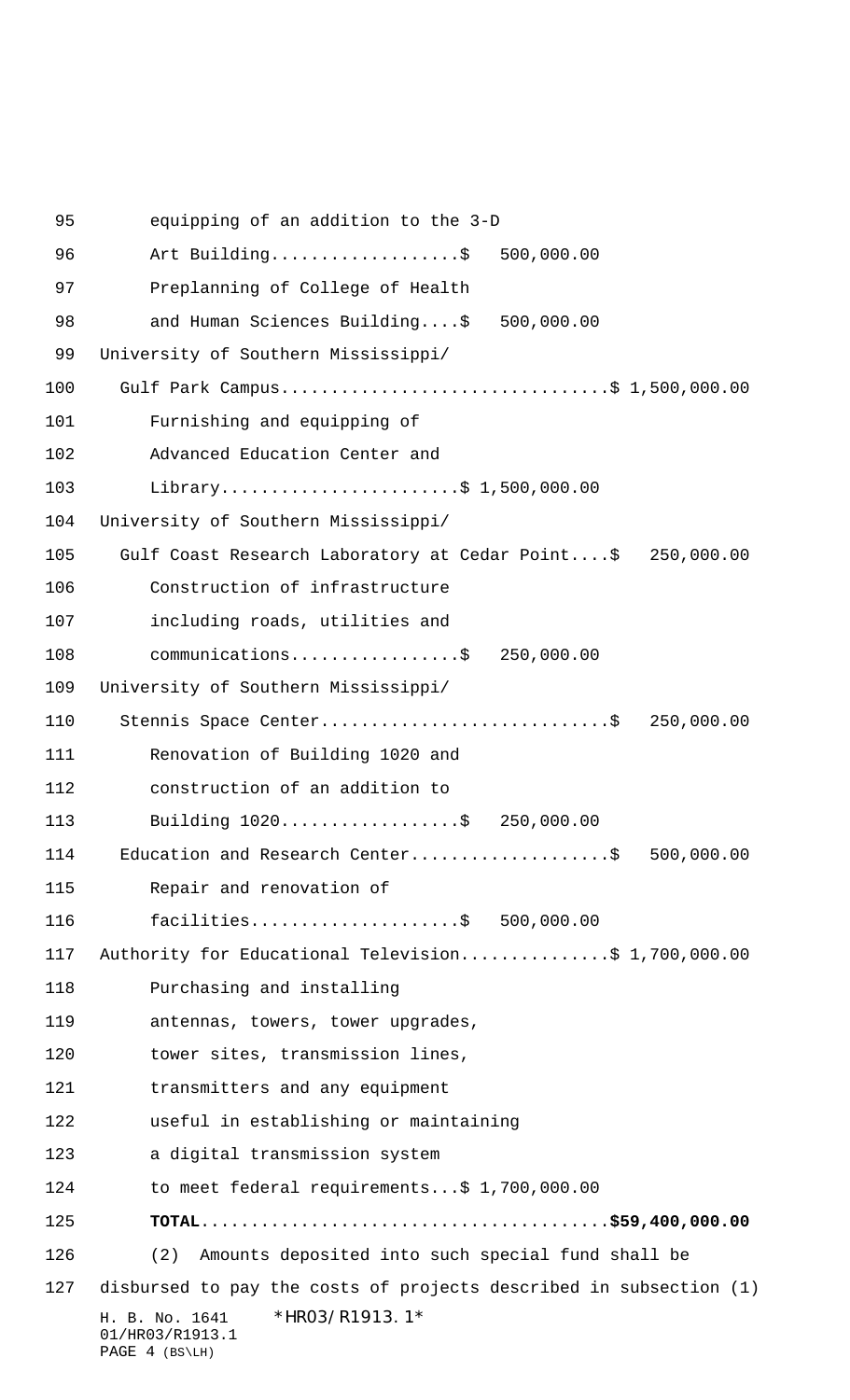of this section. If any monies in such special fund are not used within four (4) years after the date the proceeds of the bonds authorized under this act are deposited into the special fund, then the agency or institution of higher learning for which any unused monies are allocated under subsection (1) of this section shall provide an accounting of such unused monies to the commission. Promptly after the commission has certified, by resolution duly adopted, that the projects described in subsection (1) of this section shall have been completed, abandoned, or cannot be completed in a timely fashion, any amounts remaining in such special fund shall be applied to pay debt service on the bonds issued under this act, in accordance with the proceedings authorizing the issuance of such bonds and as directed by the commission.

 (3) The Department of Finance and Administration, acting through the Bureau of Building, Grounds and Real Property Management, is expressly authorized and empowered to receive and expend any local or other source funds in connection with the expenditure of funds provided for in this section. The expenditure of monies deposited into the special fund shall be under the direction of the Department of Finance and Administration, and such funds shall be paid by the State Treasurer upon warrants issued by such department, which warrants shall be issued upon requisitions signed by the Executive Director of the Department of Finance and Administration or his designee.

 (4) Any amounts allocated to an agency or institution of higher learning that are in excess of that needed to complete the projects at such agency or institution of higher learning that are described in subsection (1) of this section may be used for general repairs and renovations at the agency or institution of higher learning to which such amount is allocated.

H. B. No. 1641 \*HR03/R1913.1\* 01/HR03/R1913.1 PAGE 5 (BS\LH) (5) The Department of Finance and Administration, acting through the Bureau of Building, Grounds and Real Property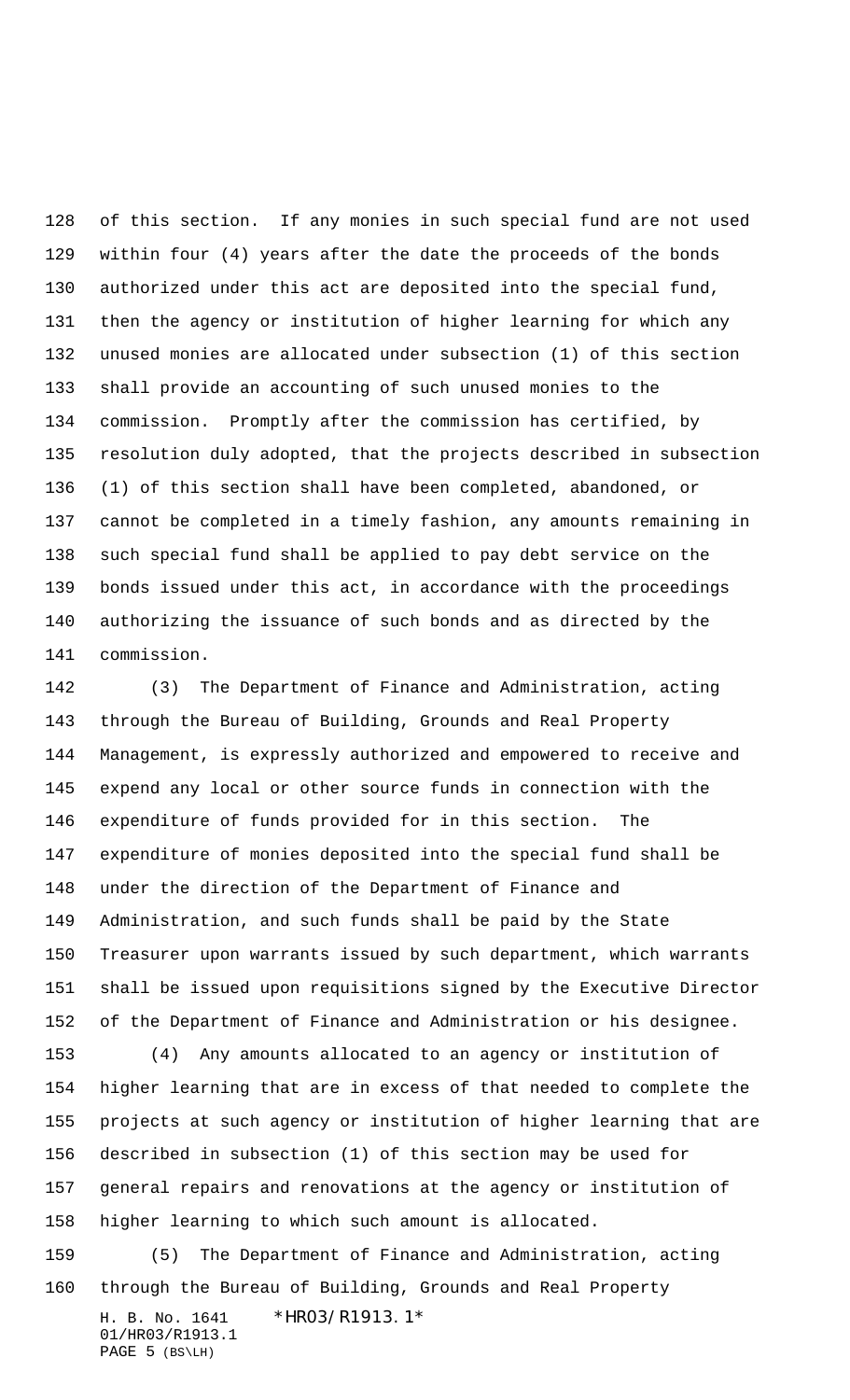Management, is authorized to preplan through construction documents the renovation of Martin Hall at the Mississippi University for Women to accommodate the School of Nursing.

 The project authorized in this subsection shall be in addition to the projects authorized in subsection (1) of this section.

 SECTION 3. (1) (a) A special fund, to be designated as the "2001 IHL Additional Repair and Renovation Fund," is created within the State Treasury. The fund shall be maintained by the State Treasurer as a separate and special fund, separate and apart from the General Fund of the state. Unexpended amounts remaining in the fund at the end of a fiscal year shall not lapse into the State General Fund, and any interest earned or investment earnings on amounts in the fund shall be deposited into such fund.

 (b) Monies deposited into the fund shall be disbursed, in the discretion of the Department of Finance and Administration, to pay the costs of critical repair and renovation needs of state institutions of higher learning.

 (2) Amounts deposited into such special fund shall be disbursed to pay the costs of projects described in subsection (1) of this section. If any monies in such special fund are not used within four (4) years after the date the proceeds of the bonds authorized under this act are deposited into the special fund, then the Department of Finance and Administration shall provide an accounting of such unused monies to the commission. Promptly after the commission has certified, by resolution duly adopted, that the projects described in subsection (1) of this section shall have been completed, abandoned, or cannot be completed in a timely fashion, any amounts remaining in such special fund shall be applied to pay debt service on the bonds issued under this act, in accordance with the proceedings authorizing the issuance of such bonds and as directed by the commission.

H. B. No. 1641 \*HR03/R1913.1\* 01/HR03/R1913.1 PAGE 6 (BS\LH)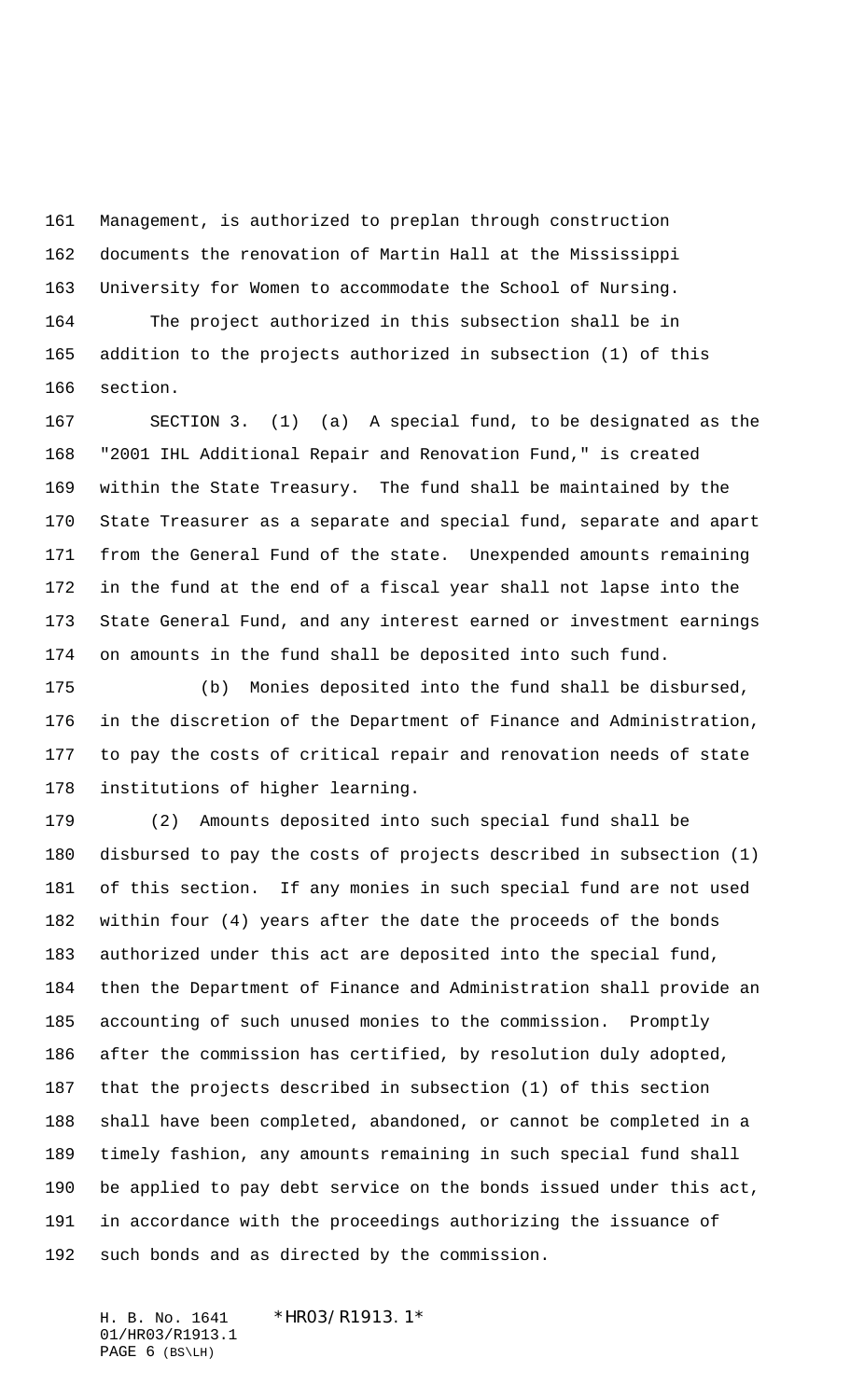(3) The Department of Finance and Administration, acting through the Bureau of Building, Grounds and Real Property Management, is expressly authorized and empowered to receive and expend any local or other source funds in connection with the expenditure of funds provided for in this section. The expenditure of monies deposited into the special fund shall be under the direction of the Department of Finance and Administration, and such funds shall be paid by the State Treasurer upon warrants issued by such department, which warrants shall be issued upon requisitions signed by the Executive Director of the Department of Finance and Administration or his designee.

 SECTION 4. (1) (a) A special fund, to be designated as the "2001 Community and Junior Colleges Capital Improvements Fund" is created within the State Treasury. The fund shall be maintained by the State Treasurer as a separate and special fund, separate and apart from the General Fund of the state. Unexpended amounts remaining in the fund at the end of a fiscal year shall not lapse into the State General Fund, and any interest earned or investment earnings on amounts in the fund shall be deposited to the credit of the fund. Monies in the fund may not be used or expended for any purpose except as authorized under this act.

 (b) Monies deposited into the fund shall be disbursed, in the discretion of the Department of Finance and Administration, to pay the costs of acquisition of real property, construction of new facilities and addition to or renovation of existing facilities for community and junior college campuses as recommended by the State Board for Community and Junior Colleges. The amount to be expended at each community and junior college is as follows:

| 222 |                                                                    |  |
|-----|--------------------------------------------------------------------|--|
| 223 |                                                                    |  |
| 224 |                                                                    |  |
| 225 |                                                                    |  |
|     | H. B. No. 1641 *HRO3/R1913.1*<br>01/HR03/R1913.1<br>PAGE 7 (BS\LH) |  |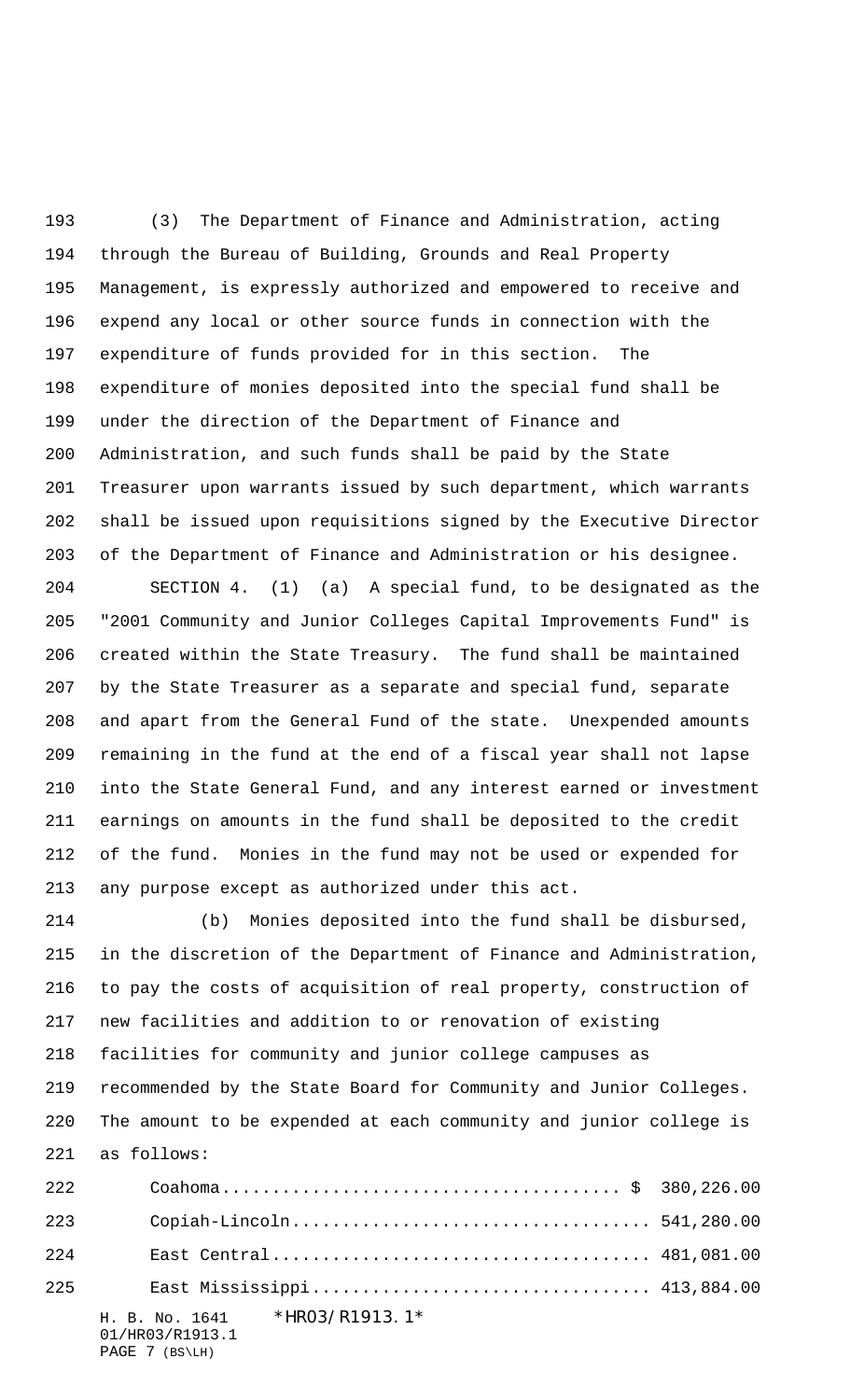| 226 |                                   |  |
|-----|-----------------------------------|--|
| 227 |                                   |  |
| 228 |                                   |  |
| 229 |                                   |  |
| 230 |                                   |  |
| 231 | Mississippi Delta 562,151.00      |  |
| 232 | Mississippi Gulf Coast 869,904.00 |  |
| 233 |                                   |  |
| 234 |                                   |  |
| 235 |                                   |  |
| 236 |                                   |  |
| 237 |                                   |  |

 (2) Amounts deposited into such special fund shall be disbursed to pay the costs of projects described in subsection (1) of this section. If any monies in such special fund are not used within four (4) years after the date the proceeds of the bonds authorized under this act are deposited into the special fund, then the community college or junior college for which any such monies are allocated under subsection (1) of this section shall provide an accounting of such unused monies to the commission. Promptly after the commission has certified, by resolution duly adopted, that the projects described in subsection (1) shall have been completed, abandoned, or cannot be completed in a timely fashion, any amounts remaining in such special fund shall be applied to pay debt service on the bonds issued under this act, in accordance with the proceedings authorizing the issuance of such bonds and as directed by the commission.

H. B. No. 1641 \*HR03/R1913.1\* 01/HR03/R1913.1 PAGE 8 (BS\LH) (3) The Department of Finance and Administration, acting through the Bureau of Building, Grounds and Real Property Management, is expressly authorized and empowered to receive and expend any local or other source funds in connection with the expenditure of funds provided for in this section. The expenditure of monies deposited into the special fund shall be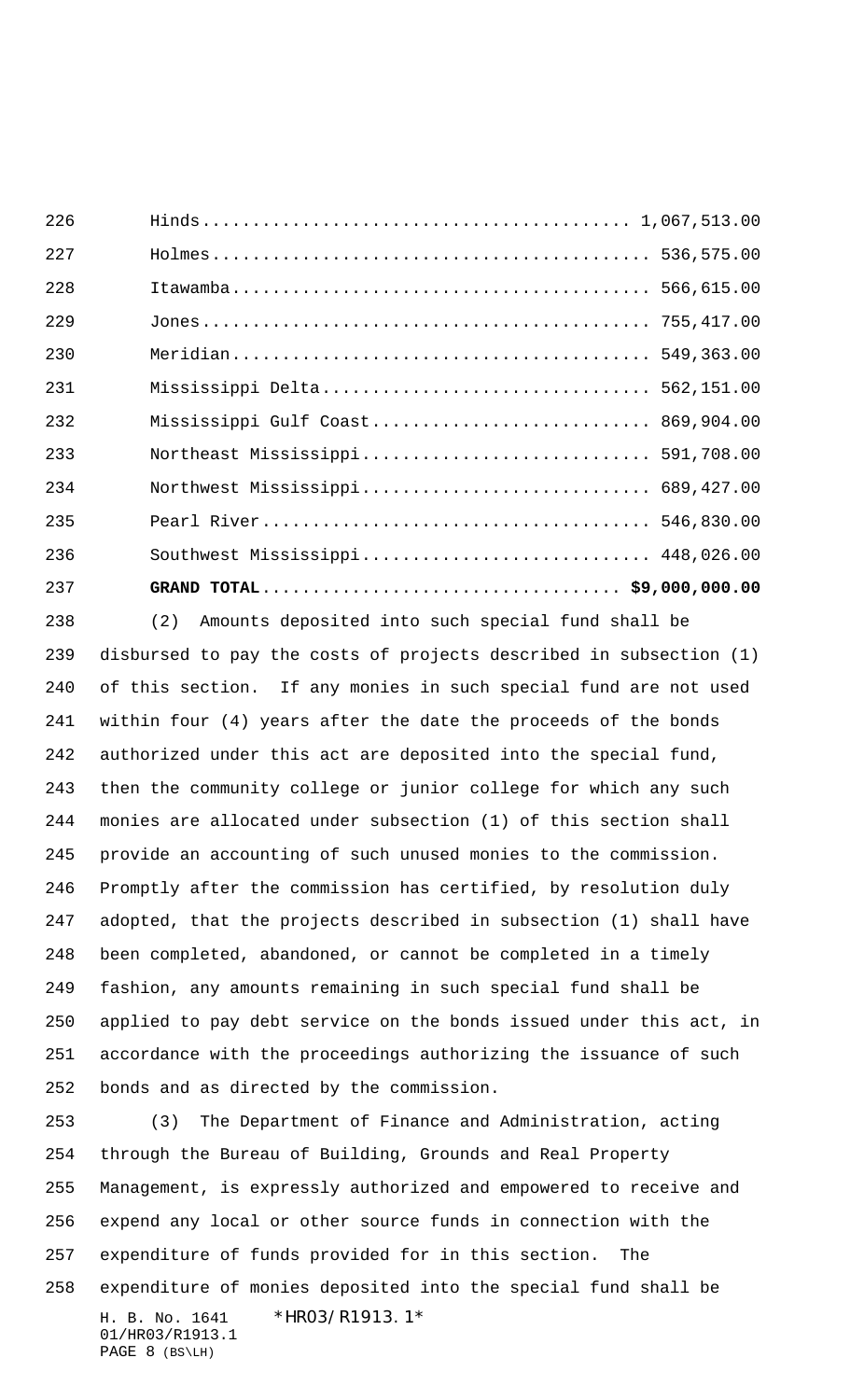H. B. No. 1641 \*HR03/R1913.1\* under the direction of the Department of Finance and Administration, and such funds shall be paid by the State Treasurer upon warrants issued by such department, which warrants shall be issued upon requisitions signed by the Executive Director of the Department of Finance and Administration or his designee. SECTION 5. (1) The commission, at one time, or from time to time, may declare by resolution the necessity for issuance of general obligation bonds of the State of Mississippi to provide funds for all costs incurred or to be incurred for the purposes described in Sections 2, 3 and 4 of this act. Upon the adoption of a resolution by the Department of Finance and Administration, declaring the necessity for the issuance of any part or all of the general obligation bonds authorized by this section, the Department of Finance and Administration shall deliver a certified copy of its resolution or resolutions to the commission. Upon receipt of such resolution, the commission, in its discretion, may act as the issuing agent, prescribe the form of the bonds, advertise for and accept bids, issue and sell the bonds so authorized to be sold and do any and all other things necessary and advisable in connection with the issuance and sale of such bonds. The total amount of bonds issued under this act shall not exceed Seventy Million Four Hundred Thousand Dollars (\$70,400,000.00). No bonds shall be issued under this act after July 1, 2004. (2) The proceeds of the bonds issued pursuant to this act shall be deposited into the following special funds in not more than the following amounts: (a) The 2001 IHL Capital Improvements Fund created pursuant to Section 2 of this act................. \$59,400,000.00. (b) The 2001 IHL Additional Repair and Renovation Fund created pursuant to Section 3 of this act......... \$ 2,000,000.00. (c) The 2001 Community and Junior College Capital Improvements Fund created pursuant to Section 4 of this

01/HR03/R1913.1 PAGE 9 (BS\LH)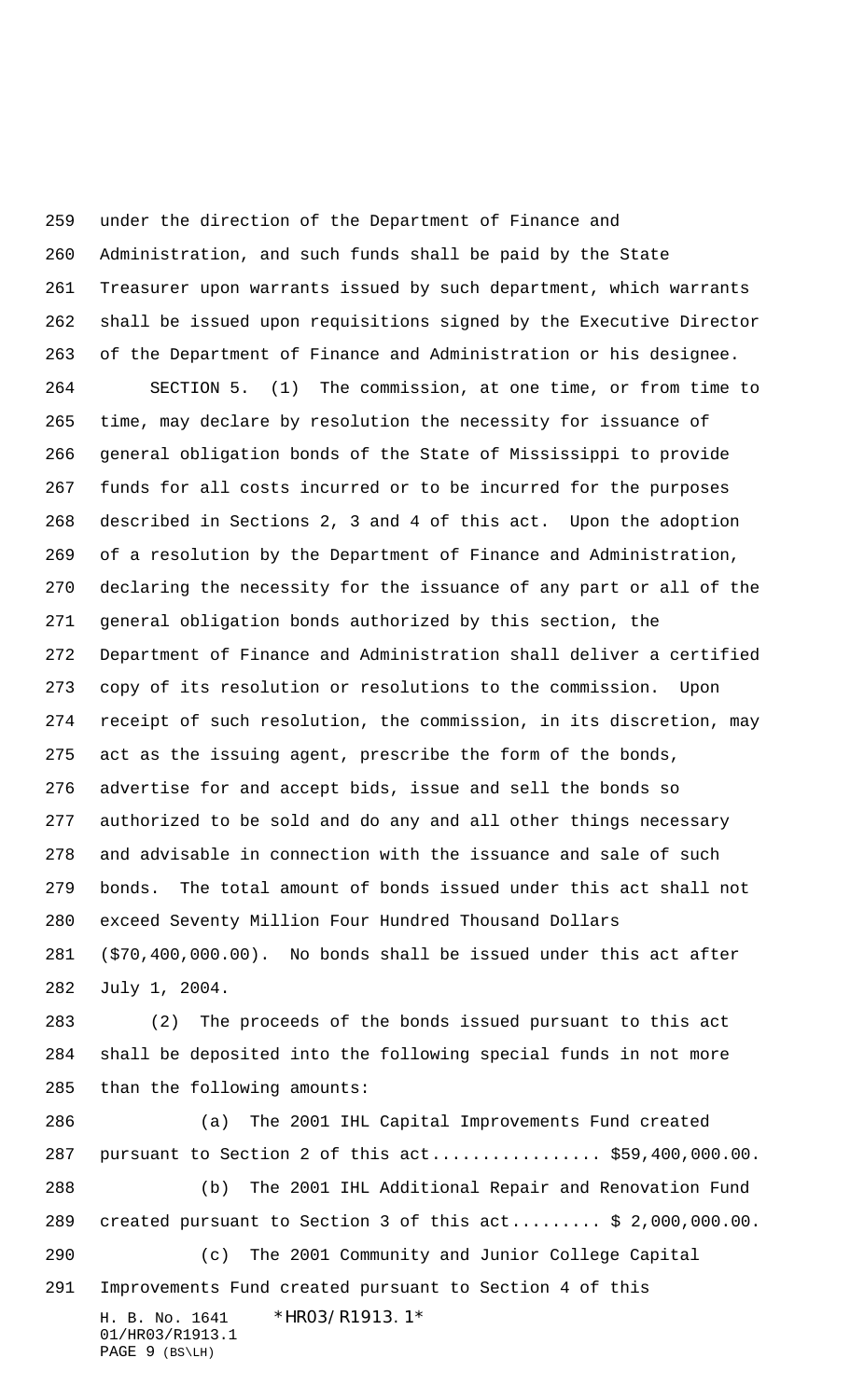act............................................... \$ 9,000,000.00. (3) Any investment earnings on amounts deposited into the special funds created in Sections 2, 3 and 4 of this act shall be used to pay debt service on bonds issued under this act, in accordance with the proceedings authorizing issuance of such bonds.

 SECTION 6. The principal of and interest on the bonds authorized under this act shall be payable in the manner provided in this section. Such bonds shall bear such date or dates, be in such denomination or denominations, bear interest at such rate or rates (not to exceed the limits set forth in Section 75-17-101, Mississippi Code of 1972), be payable at such place or places within or without the State of Mississippi, shall mature absolutely at such time or times not to exceed twenty-five (25) years from date of issue, be redeemable before maturity at such time or times and upon such terms, with or without premium, shall bear such registration privileges, and shall be substantially in such form, all as shall be determined by resolution of the commission.

H. B. No. 1641 \*HR03/R1913.1\* 01/HR03/R1913.1 PAGE 10 (BS\LH) SECTION 7. The bonds authorized by this act shall be signed by the chairman of the commission, or by his facsimile signature, and the official seal of the commission shall be affixed thereto, attested by the secretary of the commission. The interest coupons, if any, to be attached to such bonds may be executed by the facsimile signatures of such officers. Whenever any such bonds shall have been signed by the officials designated to sign the bonds who were in office at the time of such signing but who may have ceased to be such officers before the sale and delivery of such bonds, or who may not have been in office on the date such bonds may bear, the signatures of such officers upon such bonds and coupons shall nevertheless be valid and sufficient for all purposes and have the same effect as if the person so officially signing such bonds had remained in office until their delivery to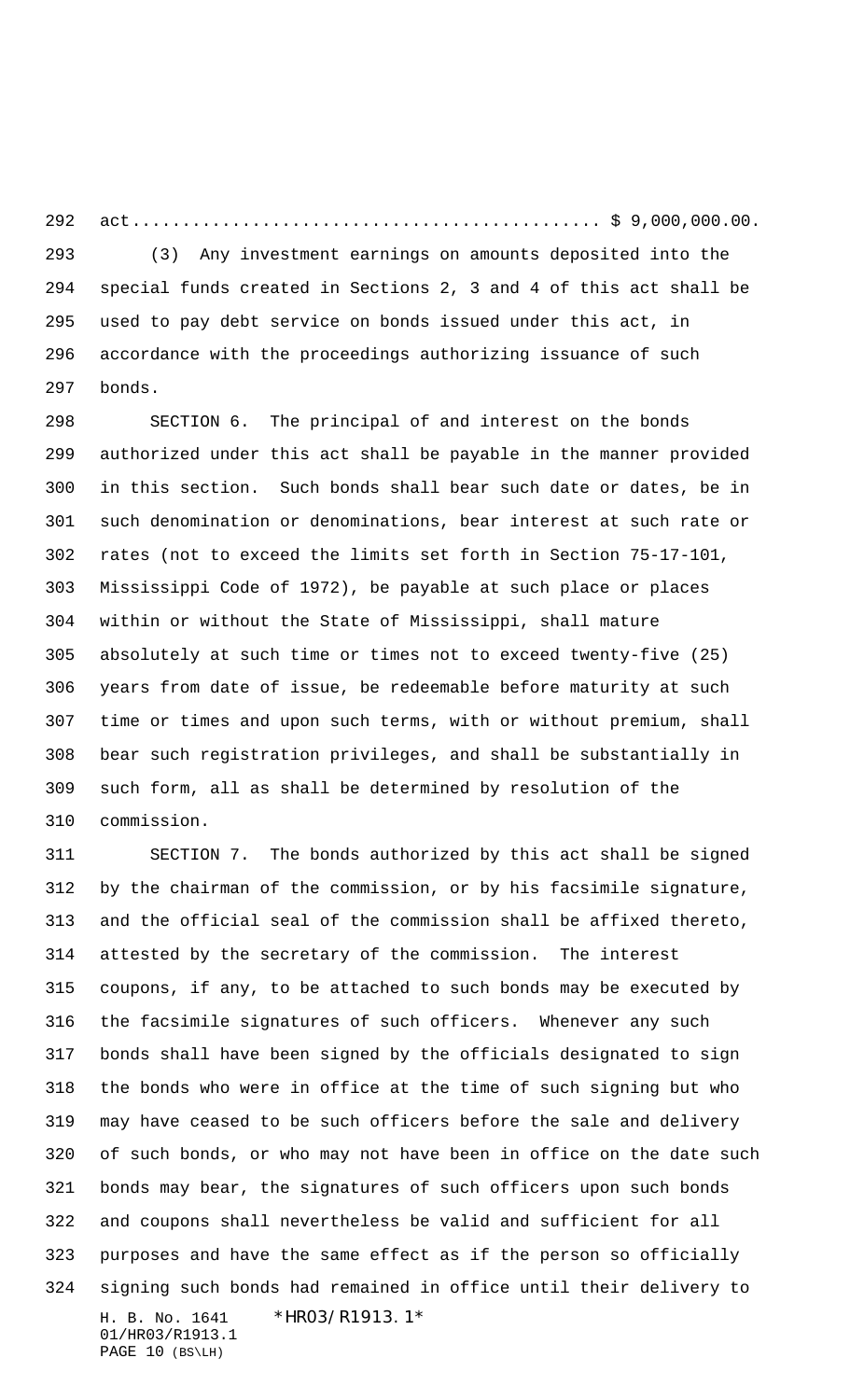the purchaser, or had been in office on the date such bonds may bear. However, notwithstanding anything herein to the contrary, such bonds may be issued as provided in the Registered Bond Act of the State of Mississippi.

 SECTION 8. All bonds and interest coupons issued under the provisions of this act have all the qualities and incidents of negotiable instruments under the provisions of the Uniform Commercial Code, and in exercising the powers granted by this act, the commission shall not be required to and need not comply with the provisions of the Uniform Commercial Code.

 SECTION 9. The commission shall act as the issuing agent for the bonds authorized under this act, prescribe the form of the bonds, advertise for and accept bids, issue and sell the bonds so authorized to be sold, pay all fees and costs incurred in such issuance and sale, and do any and all other things necessary and advisable in connection with the issuance and sale of such bonds. The commission is authorized and empowered to pay the costs that are incident to the sale, issuance and delivery of the bonds authorized under this act from the proceeds derived from the sale of such bonds. The commission shall sell such bonds on sealed bids at public sale, and for such price as it may determine to be for the best interest of the State of Mississippi, but no such sale shall be made at a price less than par plus accrued interest to the date of delivery of the bonds to the purchaser. All interest accruing on such bonds so issued shall be payable semiannually or annually; however, the first interest payment may be for any period of not more than one (1) year.

 Notice of the sale of any such bonds shall be published at least one time, not less than ten (10) days before the date of sale, and shall be so published in one or more newspapers published or having a general circulation in the City of Jackson, Mississippi, and in one or more other newspapers or financial

H. B. No. 1641 \*HR03/R1913.1\* 01/HR03/R1913.1 PAGE 11 (BS\LH)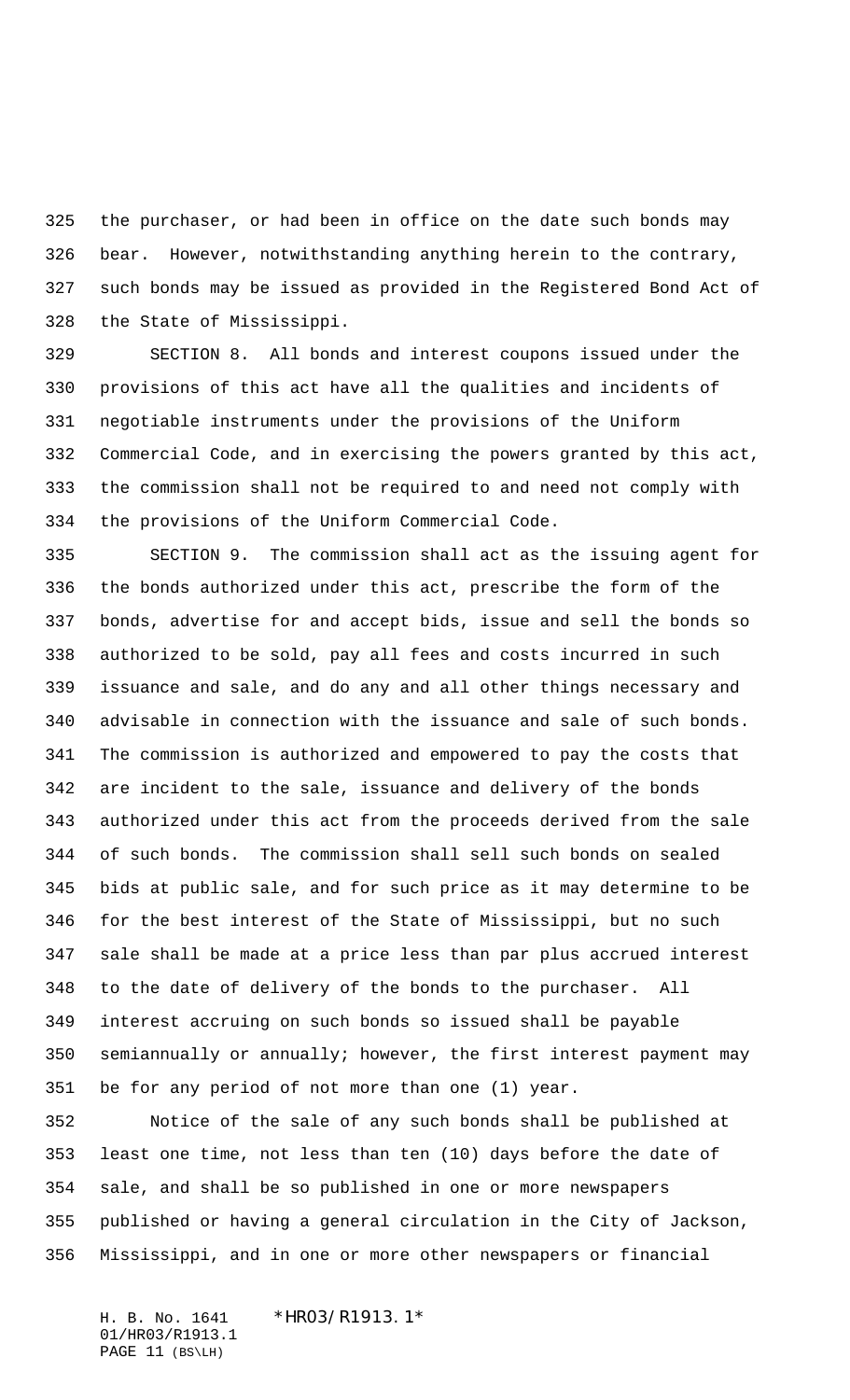journals with a national circulation, to be selected by the commission.

 The commission, when issuing any bonds under the authority of this act, may provide that bonds, at the option of the State of Mississippi, may be called in for payment and redemption at the call price named therein and accrued interest on such date or dates named therein.

 SECTION 10. The bonds issued under the provisions of this act are general obligations of the State of Mississippi, and for the payment thereof the full faith and credit of the State of Mississippi is irrevocably pledged. If the funds appropriated by the Legislature are insufficient to pay the principal of and the interest on such bonds as they become due, then the deficiency shall be paid by the State Treasurer from any funds in the State Treasury not otherwise appropriated. All such bonds shall contain recitals on their faces substantially covering the provisions of this section.

 SECTION 11. Upon the issuance and sale of bonds under the provisions of this act, the commission shall transfer the proceeds of any such sale or sales to the special funds created in Sections 2, 3 and 4 of this act in the amounts provided for in Section 5(2) of this act. The proceeds of such bonds shall be disbursed solely upon the order of the Department of Finance and Administration under such restrictions, if any, as may be contained in the resolution providing for the issuance of the bonds.

 SECTION 12. The bonds authorized under this act may be issued without any other proceedings or the happening of any other conditions or things other than those proceedings, conditions and things which are specified or required by this act. Any resolution providing for the issuance of bonds under the provisions of this act shall become effective immediately upon its adoption by the commission, and any such resolution may be adopted

H. B. No. 1641 \*HR03/R1913.1\* 01/HR03/R1913.1 PAGE 12 (BS\LH)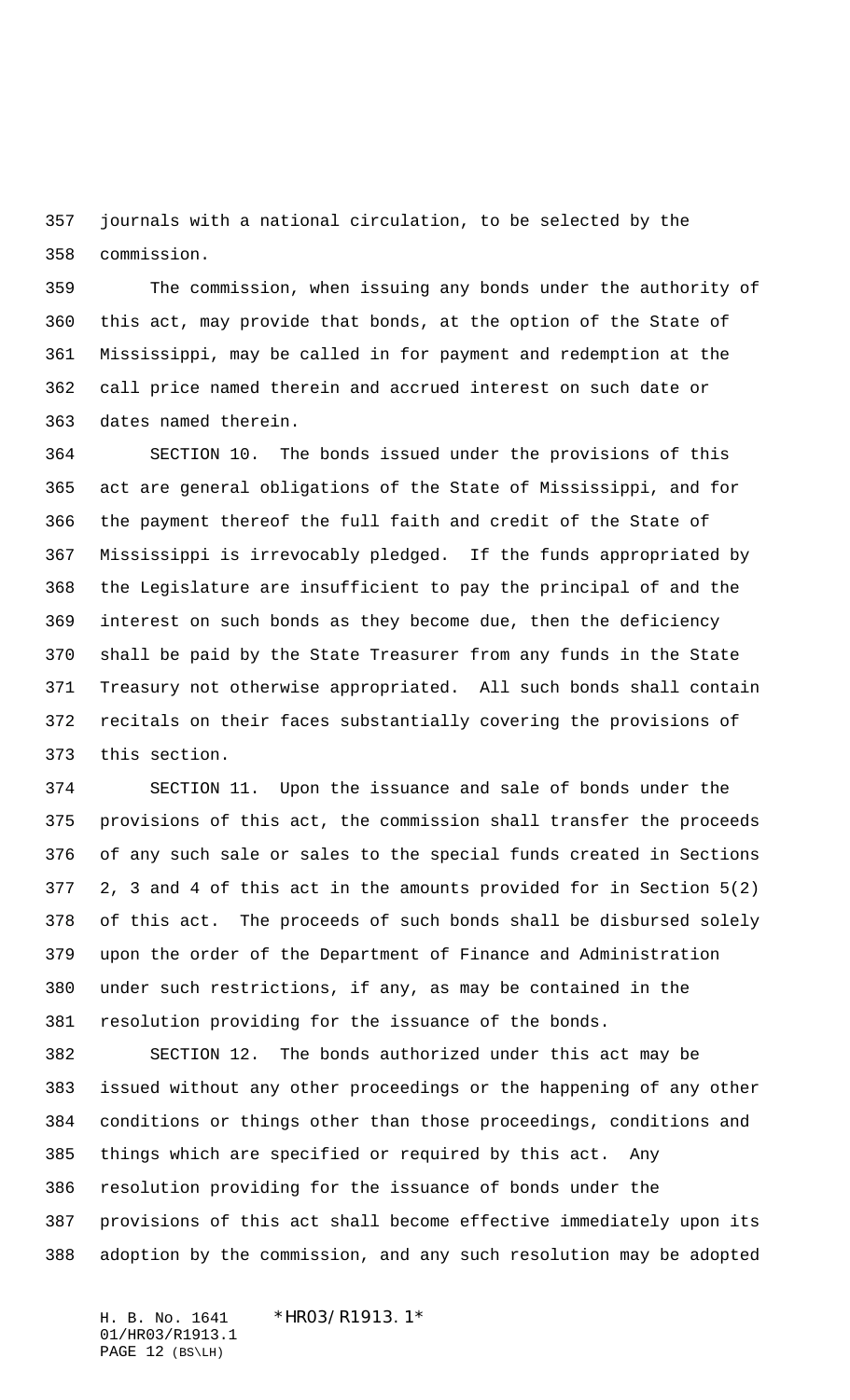at any regular or special meeting of the commission by a majority of its members.

 SECTION 13. The bonds authorized under the authority of this act may be validated in the Chancery Court of the First Judicial District of Hinds County, Mississippi, in the manner and with the force and effect provided by Chapter 13, Title 31, Mississippi Code of 1972, for the validation of county, municipal, school district and other bonds. The notice to taxpayers required by such statutes shall be published in a newspaper published or having a general circulation in the City of Jackson, Mississippi.

 SECTION 14. Any holder of bonds issued under the provisions of this act or of any of the interest coupons pertaining thereto may, either at law or in equity, by suit, action, mandamus or other proceeding, protect and enforce any and all rights granted under this act, or under such resolution, and may enforce and compel performance of all duties required by this act to be performed, in order to provide for the payment of bonds and interest thereon.

 SECTION 15. All bonds issued under the provisions of this act shall be legal investments for trustees and other fiduciaries, and for savings banks, trust companies and insurance companies organized under the laws of the State of Mississippi, and such bonds shall be legal securities which may be deposited with and shall be received by all public officers and bodies of this state and all municipalities and political subdivisions for the purpose of securing the deposit of public funds.

 SECTION 16. Bonds issued under the provisions of this act and income therefrom shall be exempt from all taxation in the State of Mississippi.

 SECTION 17. The proceeds of the bonds issued under this act shall be used solely for the purposes herein provided, including the costs incident to the issuance and sale of such bonds.

H. B. No. 1641 \*HR03/R1913.1\* 01/HR03/R1913.1 PAGE 13 (BS\LH)